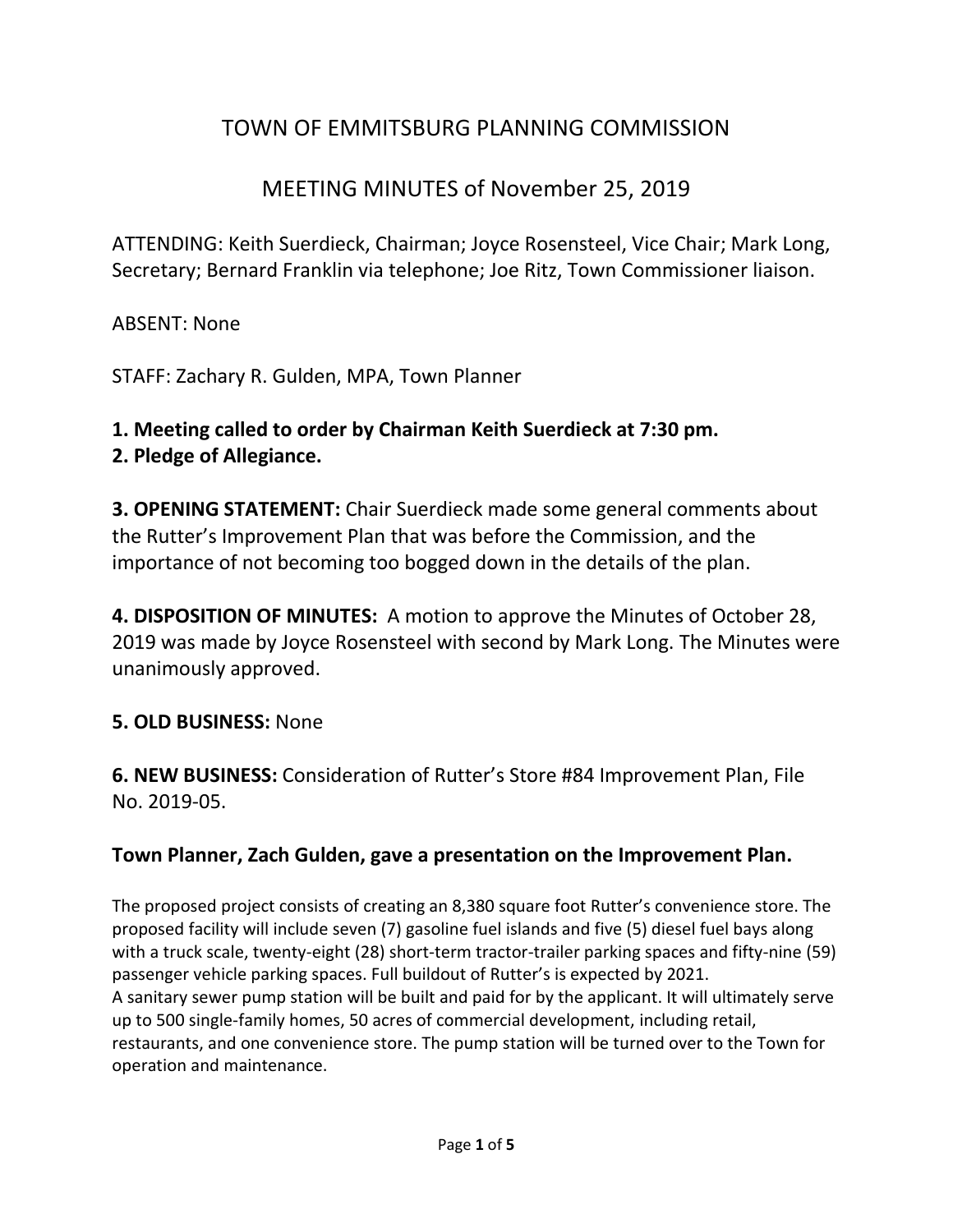The proposed use of the subject property is consistent with the Town of Emmitsburg Zoning Ordinance and Comprehensive Plan.

#### **COMMENTS**

The Town of Emmitsburg's staff has reviewed the Improvement Plan and have issued the following comments. Comments are not meant to be all-inclusive. Additional comments or suggested conditions may be presented at a later date.

1. Demonstrate that adequate sight and stopping distance exists for westbound Maryland Route 140 traffic using the worksheet from Frederick County / Maryland SHA considering the western entrance of the site will be used predominately for semi-combined traffic entering and exiting the property.

2. Demonstrate the dumpster enclosure complies with the Frederick County dumpster enclosure guidelines issued in 2010.

3. Approval of the improvement plan does not constitute an approval of the sewage pumping station. The staff, Mayor, and Board of Commissioners still must approve a public works agreement.

#### **SUGGESTED MOTION**

Move to conditionally approve the Rutter's Store #84 Improvement Plan with the **following conditions:**

#### **Forest Conservation**

1. The Applicant shall provide financial security in a form acceptable to the Town in an amount to be estimated by the applicant and approved by the Town's Engineer / Forester for the cost-plus administration and inspection costs of 20 percent in order to guarantee afforestation / reforestation as shown on the approved forest conservation plan. The financial security shall contain a provision that the Town shall be informed in writing at least thirty (30) days before the expiration date of any letter of credit or bond provided as a condition of approval (Town Code §16.48.180).

#### **Sanitary Sewer**

2. The manhole cover name shall be changed from "Frederick County Sanitary Sewer" to "Town of Emmitsburg Sanitary Sewer" on sheet 29 of 35.

3. Provide a minimum of two parking spaces inside the pump station fencing and all curb radii shall be ten feet minimum.

4. Provide Frederick County or Maryland SHA standard detail numbers for all sewer and storm drain structures.

5. Reference the Liber/Folio of the easement for the sanitary pump station to be dedicated to the Town as well as all other utility easements shown for water and sewer.

6. Add a manhole with air release between stations 11+60.42 and 13+48.34.

7. Add a valve on sewer line outside head works near station 10+16.09.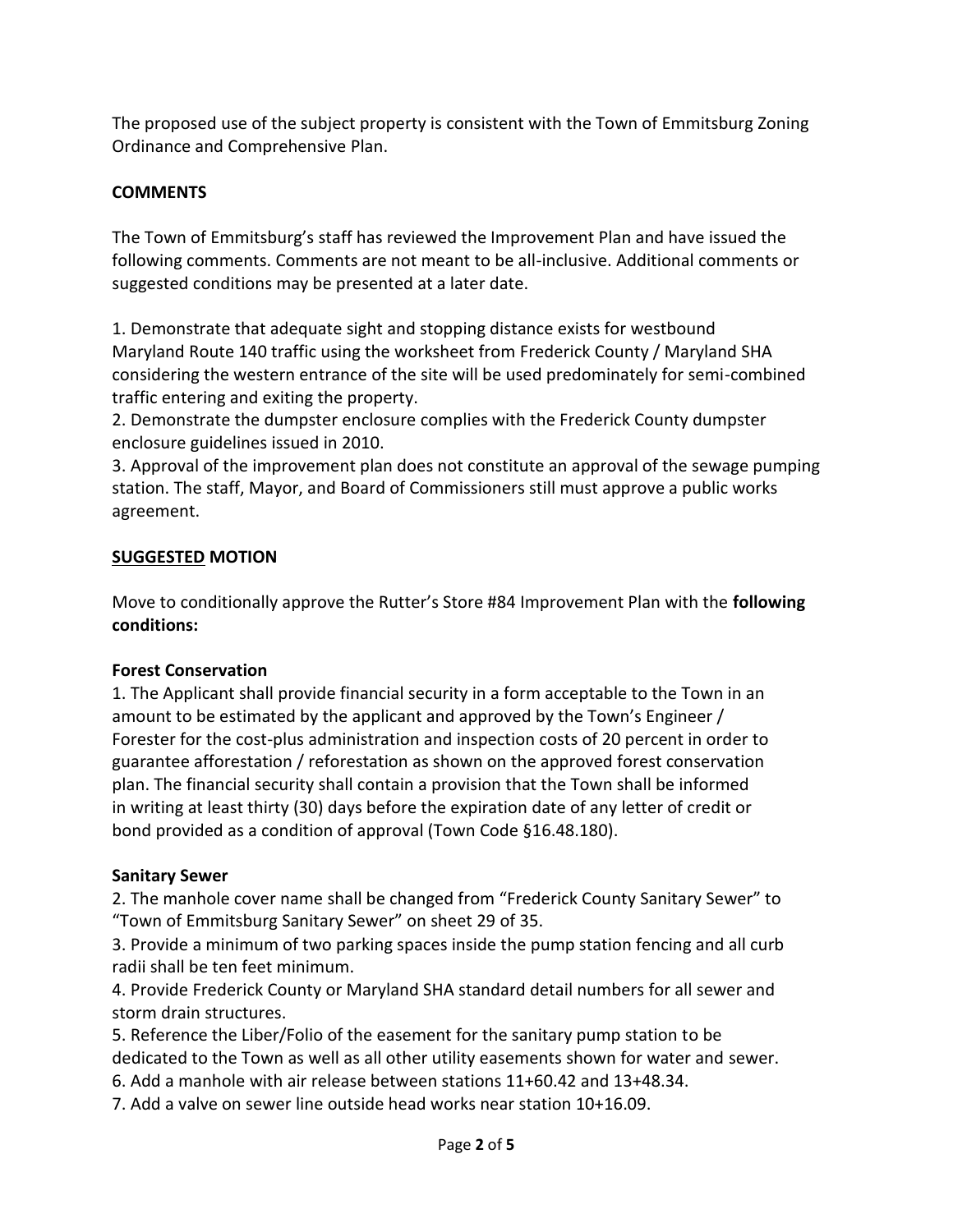8. Add a standard resilient wedge valve between stations 10+76.23 and 11+00.39.

9. Sewer lines shall be pressure tested after construction by applicant.

### **Water**

10. Provide buttress and anchorage details for all water mains constructed in fill to standards and details for Frederick County.

11. A blow off value shall be added to each side of the creek near station 19+71.82.

12. Water lines shall be pressure tested and chlorinated after construction by applicant.

### **Subdivision / Zoning**

13. Curbs, gutters, & sidewalks shall be installed in front of all non-residential lots in accordance with Town Code §16.16.030.Q. Curb, gutter, and sidewalk shall be extended an additional 65 feet to the east of the two-lane entrance/exit (along all property owned by SPT Land, LLC).

14. Clearly delineated pedestrian crosswalks (§17.08.140.G.) and ADA ramps (MD Accessibility Code) shall be added at the two stub streets off the two lane entrance/exit. 15. A street lighting plan shall be submitted with the improvement plan per Town Code §16.20.020.H.

16. Three bicycle racks are required per Town Code §17.08.140.H.1. One additional bicycle rack shall be added to the plan.

17. The "Accessible Parking Space with Curb" detail on sheet 30 of 35 shows an 8' minimum width and 18' minimum length. Parking spaces shall not be less than nine feet wide, nor less than 20 feet long in accordance with Town Code §17.08.140.B.

18. Revise the ESAL's & amp; CBR values used for determining the super pave thicknesses and types for MD Route 140 & 15.

19. Show Maryland SHA's standard detail plate number for curb and gutter.

20. Provide the elevation of the 100-year floodplain on the drawings.

21. Reference the Liber/Folio of the conservation easements and stream restoration easements.

22. Provide the MDE & US Army Corps of Engineer's permit numbers and approval references on the drawings.

23. Provide a Frederick County specification on the drawings for structural fill.

24. Show minimum clearances for crossing utilities.

25. Relocate the 18-inch RCP storm drain outside of the pump station easement.

26. Label the concrete pad shown northeast of the car air station.

27. Provide sign height from grade to bottom of sign plate.

### **Administrative**

28. The applicant shall pay the improvement plan review fee for \$7,600 in accordance with Town Code §16.20.050.

29. The applicant shall correct the following General Notes on Sheet 1 of 35.

- The numbering shall be corrected to read 1 through 39.
- "All construction methods and materials shall be in strict accordance with the Town of [Walkersville] EMMITSBURG, Frederick County…."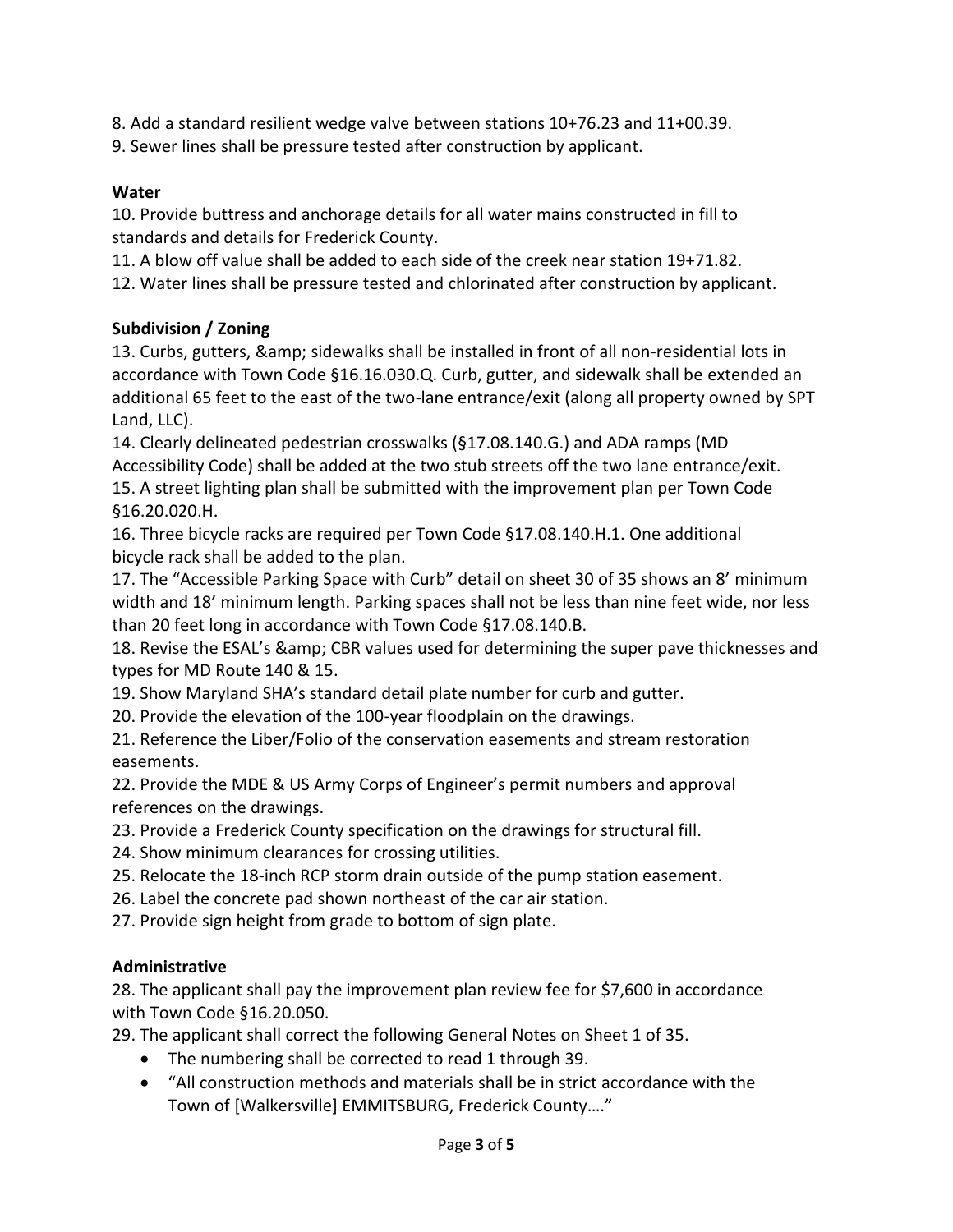- "Contractor shall notify Miss Utility at 1-800-257-777, Town of [Walkersville] EMMITSBURG DPW at [(301)-845-4500] (301)-600-6300…."
- "All construction stationing is approximate and may be adjusted in order to meet field conditions. Contact [the Frederick City Department of Engineering Inspector and] Fox & Associates, Inc. AND THE TOWN'S PROJECT ENGINEER ARRO CONSULTING, INC. AT (301-791-1100) prior to making any modifications.
- "Contractor shall not tap or otherwise penetrate existing sewer mainlines without prior approval from Town of [Walkersville Inspector] EMMITSBURG'S DIRECTOR OF PUBLIC WORKS AND/OR SEWER/WATER SUPERINTENDENT.
- Revise note 7 to state that the location for disposal of unsuitable materials shall have an active permit that allows for disposal of each category of material being disposed of.

30. The signature block on sheets 1 through 35 shall be changed from Town Manager to Chairman of the Planning Commission & amp; Town Mayor per Town Code §16.28.040.C. 31. The Applicant must provide financial security in a form acceptable to the Town, in an amount to be approved by the Town of Emmitsburg & amp; Frederick County, in order to guarantee construction of the improvements shown on the plan in accordance with Town Code §16.12.040.F. The financial security shall contain a provision that the Town shall be informed in writing thirty (30)-days before the expiration date of any letter of credit or bond provided as a condition of approval.

32. The applicant must apply for and obtain the following permits through the Town:

- Alteration of Infrastructure due to water/sewer alterations (Chapters 13.04 & 13.08).
- Cross-Connection Control A testable backflow prevention device shall be installed on the sprinkler system and directly after the water meter (Town Code Chapter 13.17).
- Zoning permit signage (Town Code Chapter 17.38).
- Zoning permit construction (Town Code §17.48.020).
- Non-Domestic Pre-Treatment of Wastewater A grease trap and/or grease interceptor system shall be installed (Town Code Chapter 15.36).

A Frederick County building permit is also required as with any other local, state, or federal permits required by law.

33. The Applicant must obtain approval of the Erosion and Sediment Control Plan from the Catoctin/Frederick Soil Conservation District and furnish to the Town a copy of the approval in accordance with Town Code Chapter 15.20.

34. The Applicant must obtain approval of the Stormwater Management Facilities Plan from Frederick County and furnish to the Town a copy of the approval in accordance with Town Code Chapter 15.21.

35. The Applicant, to the Town's specifications, shall install all water and sewer lines and infrastructure in the development. The Applicant shall make all taps, and the regular tap fees currently in force shall be imposed.